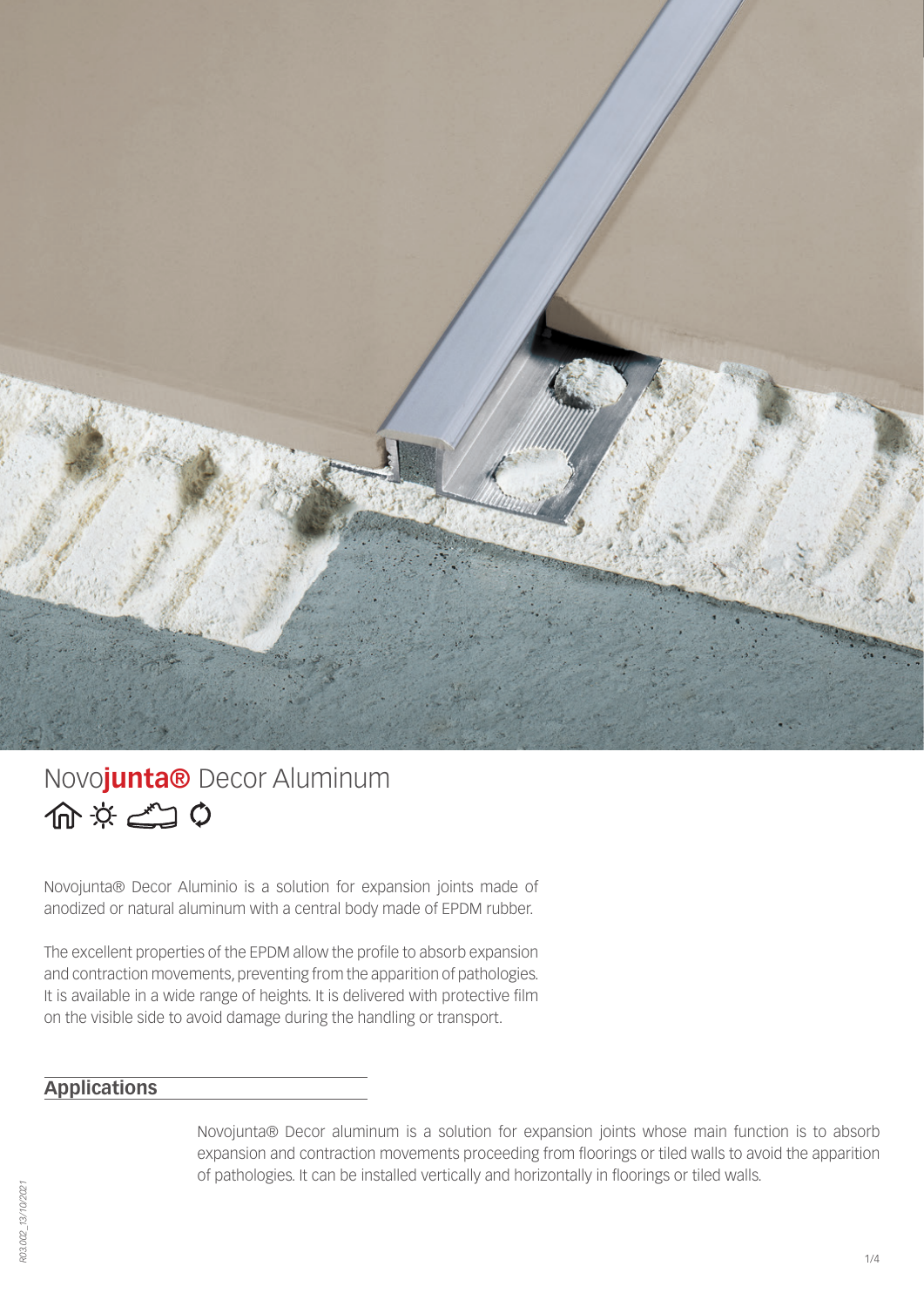# **TECHNICAL DATA SHEET**



Novo**junta®** Decor Aluminum

## **General features**

a

| Material:<br>Aluminum + EPDM rubber |            |                    |                    |                    |                    |                      |                          |                      |  |
|-------------------------------------|------------|--------------------|--------------------|--------------------|--------------------|----------------------|--------------------------|----------------------|--|
|                                     | Length:    |                    |                    | 2,5 m.l. (8ft2in)  |                    |                      |                          |                      |  |
|                                     | Packaging: |                    |                    | 10, 20 or 4 u./box |                    |                      |                          |                      |  |
|                                     | Color      |                    | 11                 | 13                 |                    |                      |                          |                      |  |
|                                     | Sizes:     |                    |                    |                    |                    |                      |                          |                      |  |
|                                     | h:         | 9,5<br>3/8''       | 12<br>$1/2$ "      | 15<br>9/16''       | 20<br>3/4''        | 41<br>15/8"          | 51<br>$2^{\prime\prime}$ | 126<br>5''           |  |
|                                     | a:         |                    |                    |                    | 12.5<br>$1/2$ "    |                      |                          |                      |  |
|                                     | A.M:       | $+1$<br>$+0.039''$ | $+1$<br>$+0.039''$ | $+1$<br>$+0.039''$ | $+1$<br>$+0.039''$ | $+1.2$<br>$+0.047''$ | $+1.2$<br>$+0.047''$     | $+1.2$<br>$+0.047''$ |  |
|                                     |            | $-2$<br>$-0.079''$ | $-2$<br>$-0.079''$ | $-2$<br>$-0.079''$ | $-2$<br>$-0.079''$ | $-3.5$<br>$-0.138''$ | $-3.5$<br>$-0.138''$     | $-3.5$<br>$-0.138''$ |  |
|                                     | A.T.M:     | 3<br>1/8''         | 3<br>1/8''         | 3<br>1/8''         | 3<br>1/8''         | 4.7<br>3/16''        | 4.7<br>3/16''            | 4.7<br>3/16''        |  |

A.M: Allowed movement (mm.) A.T.M: Allowed total movement (mm.)

### **Technical Features and Tests**

| Alloy:                | 6063 (AA y ASTM)<br>L-3441 (UNE 38-301-89) |  |  |
|-----------------------|--------------------------------------------|--|--|
| Fire resistance:      | MO (UNE 23-727-90)                         |  |  |
| Abrasion resistance:  | High                                       |  |  |
| Lightfastness:        | <b>Excellent</b>                           |  |  |
| Appearance and color: | FN 12373-1                                 |  |  |
|                       |                                            |  |  |

#### **Materials**

Aluminum **Novojunta® Decor aluminum** is a profile made by extrusion of aluminum. It has been anodized, improving mainly by this proccess its corrosion and mechanical resistance and its appearance. The anodized applied, has the quality seal "Qualanod" which guarantees the quality of the process and the resulting profiles. This seal regulates several tests: appearance and color, thickness measurements, sealing and impregnation control, abrasion resistance, lightfastness, acetic saline chamber and nitric acid immersion.

> Aluminum is a material with excellent chemical, physical and mechanical properties. It is lightweight, tough, ductile, malleable and highly durable.

EPDM The central body of Novojunta® Decor Aluminum is made of high quality EPDM rubber. EPDM is an elastomer polymer with excellent mechanical properties. It has good resistance to abrasion, wear and impact, is a good insulator, and resists weathering, common chemicals and has a wide working temperature range. Its excellent compression set is the main feature in absorbing the deformations and geometric variations of constructive elements.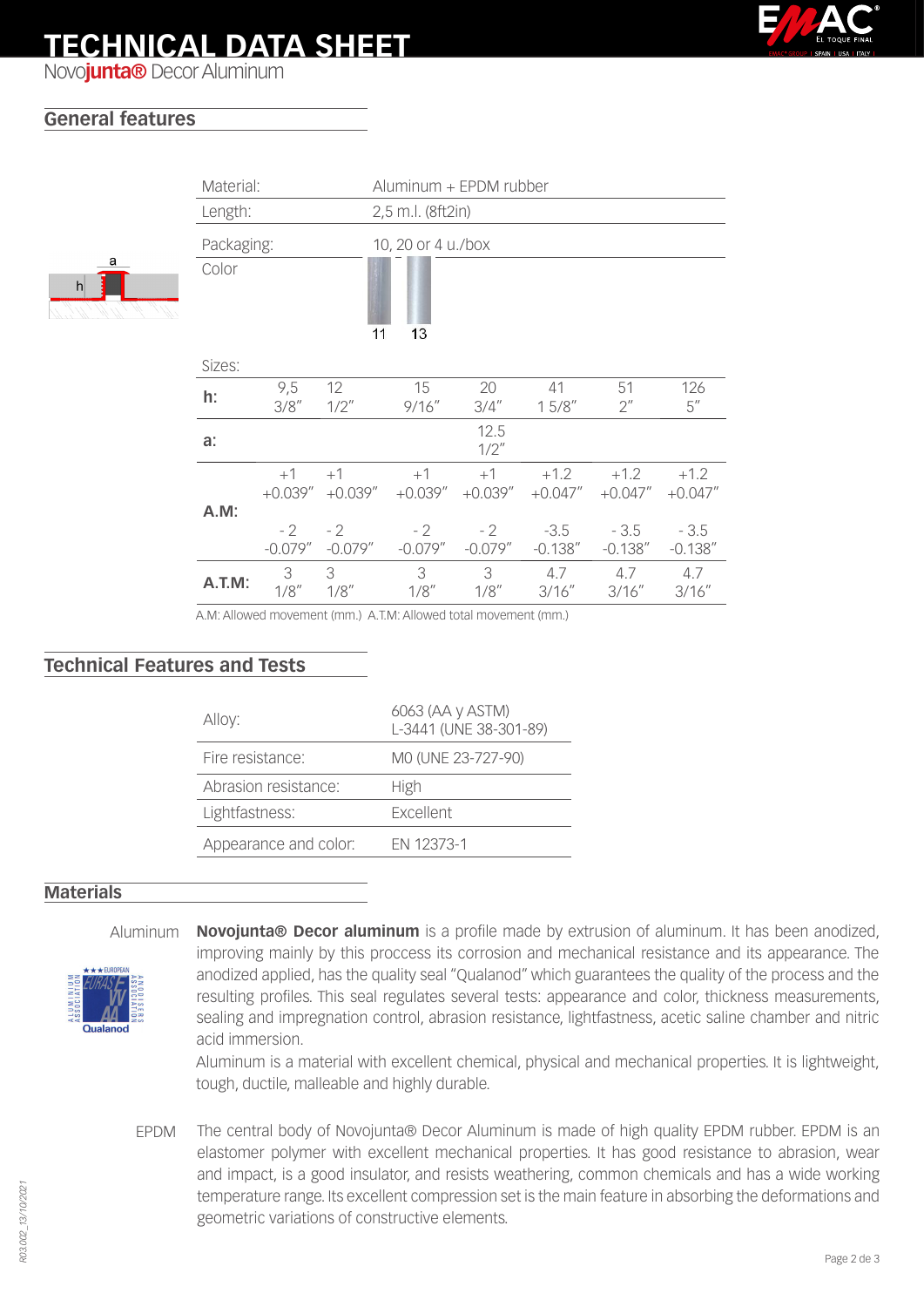

Novo**junta®** Decor Aluminum

## **Recommendations of installation**

Emac®, in his awareness for the correct execution of the ceramic systems, took part in the committee for the elaboration of the UNE 138002: 2017 standard "General rules for the execution of ceramic tile systems by adhesion". In that UNE standard the recommendations of installation for expansion joints were defined as follow:

| <b>Installation</b>                                                                                           | <b>Separation distance / Area</b>                            | Joint width<br>(mm)    |  |  |  |  |  |
|---------------------------------------------------------------------------------------------------------------|--------------------------------------------------------------|------------------------|--|--|--|--|--|
| Linear expansion joints                                                                                       |                                                              |                        |  |  |  |  |  |
| Outdoor walls                                                                                                 | Each $3 - 4$ ml max.<br>Regular areas max. 16 m <sup>2</sup> | $>= 8$ mm              |  |  |  |  |  |
| Outdoor floors                                                                                                | Each 2,5 - 5 ml max.<br>Regular areas max. 16 m <sup>2</sup> |                        |  |  |  |  |  |
| Respect open contraction joints<br>Each 8 ml maximum<br>Indoor floors<br>Regular areas max. 40 m <sup>2</sup> |                                                              | $>= 5$ mm              |  |  |  |  |  |
| Door treshold<br>Singular points<br>Floor changes                                                             |                                                              | $>= 8$ mm              |  |  |  |  |  |
| Perimeter expansion joints                                                                                    |                                                              |                        |  |  |  |  |  |
| Indoor walls                                                                                                  | Perimeter joints<br>Wall / Ceiling<br>Wall / Wall            | $>= 5$ mm<br>$>= 8$ mm |  |  |  |  |  |
| Outdoor walls                                                                                                 | Indoor / outdoor edges                                       |                        |  |  |  |  |  |
| Indoor floors                                                                                                 | Perimeter joints and encounters with elements                | $>=8$ mm               |  |  |  |  |  |
| Outdoor floors                                                                                                | Perimeter joints and encounters with elements                |                        |  |  |  |  |  |
| Singular points                                                                                               | Encounter joints with joinery                                | $>= 5$ mm              |  |  |  |  |  |

These recommendations are the minimum dimensions to take into account. The particularities of each project could make necessary to place the joints at less distance. The expansion joints should be planned since the project phase. The correct design and dimensionement of the expansion joints, together with an adequate choice of materials and a correct installation execution, will help to prevent from the apparition of pathologies.

### **Installation**



[To see the video, capture this](http://www.youtube.com/watch?v=Y81EHfIP3E4)  image with your mobile phone (QR code reader software is necessary) or click on it.

1. Spread a big amount of thin-set mortar on the surface to be tiled.

- 4. Repeat the last step placing tiles along the profile (both sides) until the installation is finished. Before it cures, hit softly with a rubber hammer to align the profile with the tiles.
- 5. Finally, clean the leftover material, remove the protective film and let dry.
- \* If you're going to polish the flooring, install this profile slightly below the tile to avoid possible damage.











<sup>2.</sup> Then, place the profile and press it so the thin-set mortar could pass through the holes of the anchoring wing.

<sup>3.</sup> Place one tile over the anchoring wing and press it to get an optimal joint between the thin-set mortar and the profile.